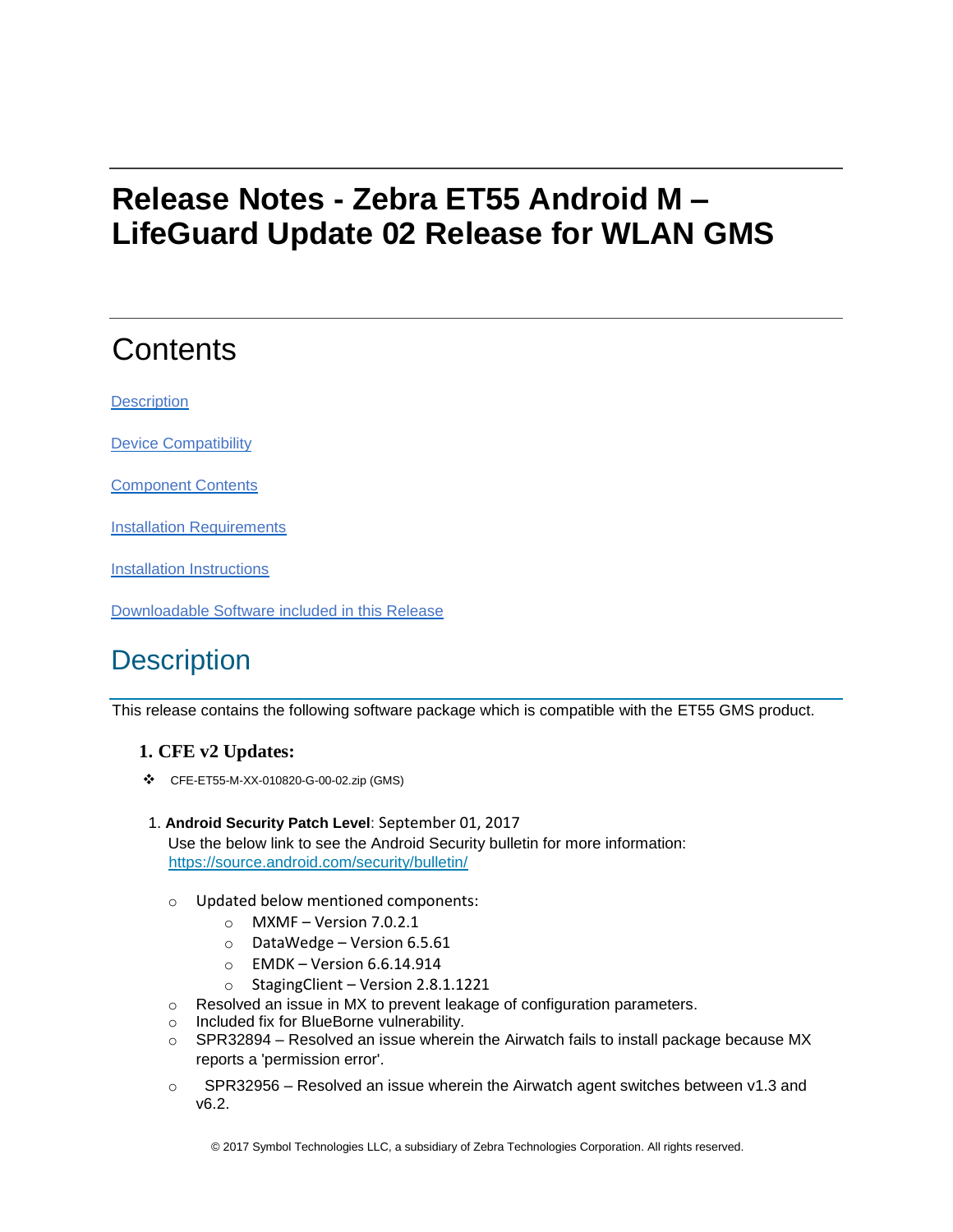#### **2. CFE v1 Updates:**

❖ CFE-ET55-M-XX-010820-G-00-01.zip (GMS)

#### 1. **Android Security Patch Level**: July 01, 2017

Use the below link to see the Android Security bulletin for more information: <https://source.android.com/security/bulletin/>

 $\circ$  Resolved a rare occurrence of touch un-responsiveness while the device is being rebooted with usb cable attached.

## <span id="page-1-0"></span>Device Compatibility

This software release has been approved for Android ET55 M GMS models mentioned below.

| <i><b>Device</b></i> | <b>Operating System</b> |
|----------------------|-------------------------|
| ET55BE-G15E-00A6     | Android 6.0.1           |
| ET55BT-G15E-00A6     | Android 6.0.1           |
| ET55TE-G15E-00A6     | Android 6.0.1           |
| ET55TT-G15E-00A6     | Android 6.0.1           |

#### <span id="page-1-1"></span>Component Contents/Updates

| .   |  |
|-----|--|
| . . |  |
|     |  |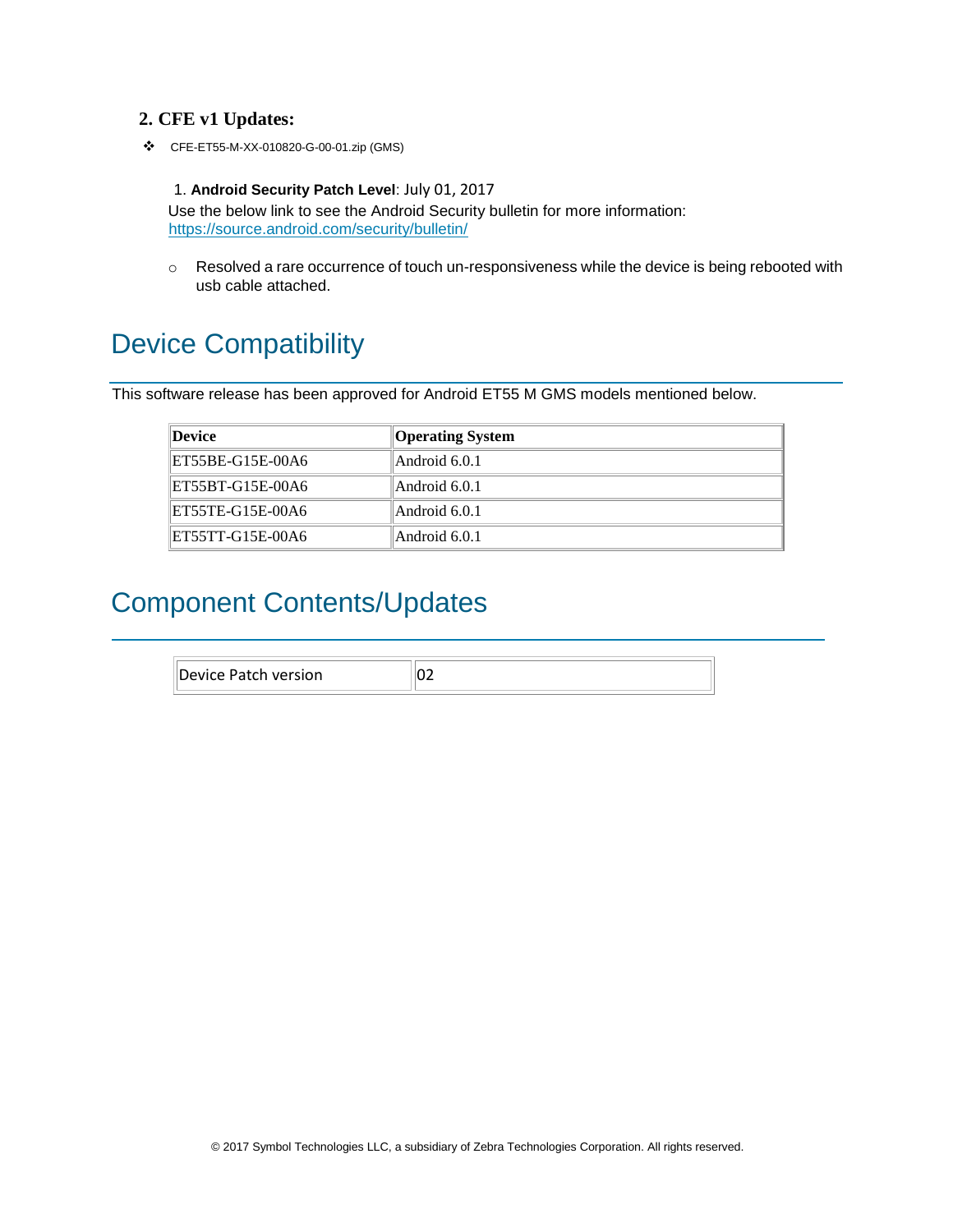### <span id="page-2-0"></span>Installation Requirements

ADB installed on the PC (including adb drivers)

USB debugging turned ON (from Developer options) ET55 GMS has at least:

Version 01-08-20-MG-1R-M1.170713 build

#### <span id="page-2-1"></span>Installation Instructions

BEFORE UPDATING THE OS IMAGE, EXTERNAL POWER MUST BE APPLIED TO THE TERMINAL VIA USB CHARGING CABLE OR CRADLE.

PLEASE ENSURE BATTERY LEVEL IS > 30%

IMPORTANT NOTE:

CFE v2 HAS BEEN RELEASED IN THIS POSTING.

CFE v2:

❖ CFE-ET55-M-XX-010820-G-00-02.zip (GMS)

i. If the device has 01-08-20-MG-1R-M1.170713 build

To see what GMS CFE version is currently on the device, go to "Settings" and scroll down to "About tablet" and look at the "Build number".

If it displays "**01-08-20-MG-1R-M1.170713**" (GMS), the device has base build.

If it displays "**01-08-20-MG-1R-M1**" and **Device patch version** shows "2", then the device is GMS with CFE v2 software update.